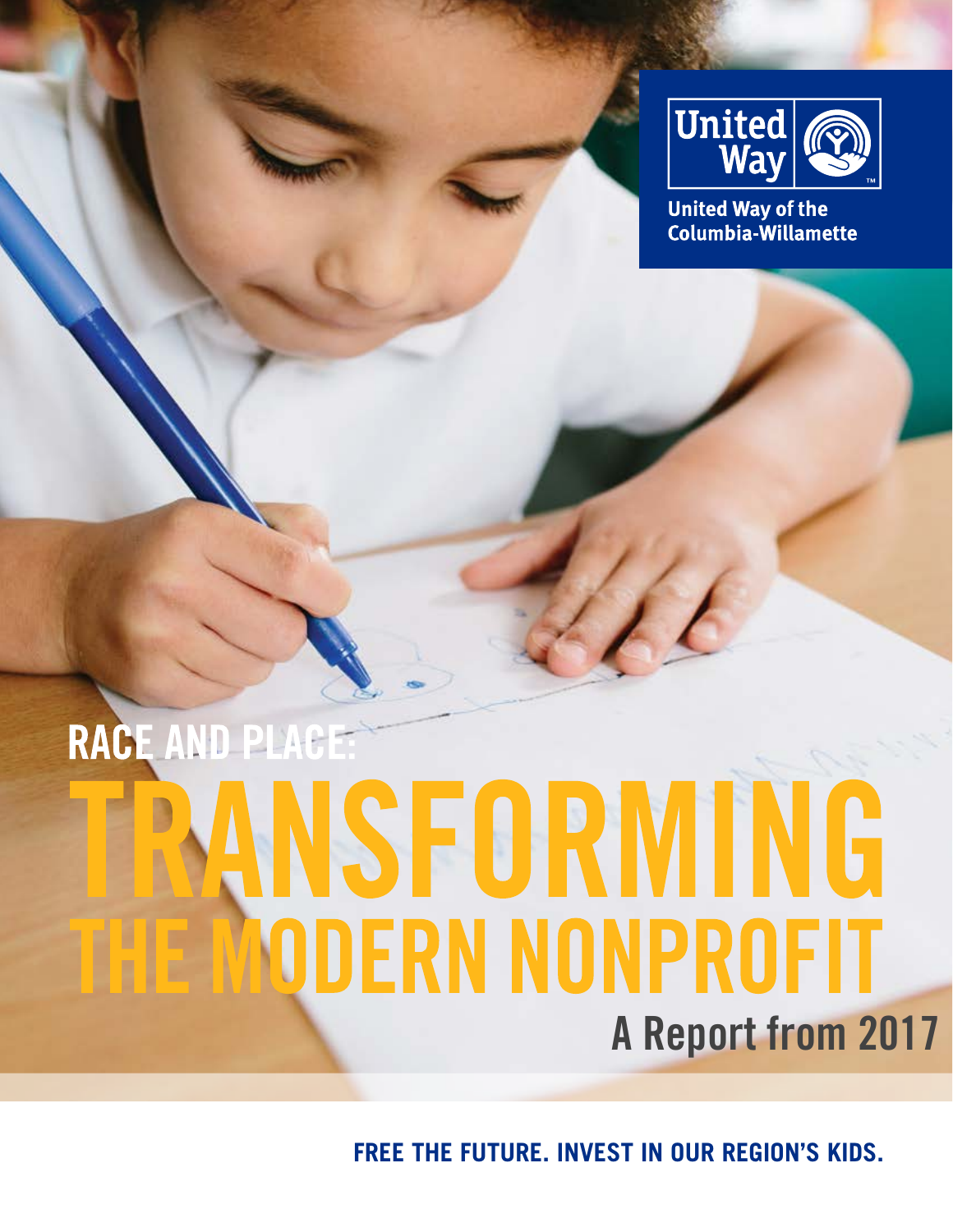# THIS IS OUR MOMENT

#### **Have you ever felt that your good work wasn't good enough?**

For 20 years, I worked hard for kids and families. I was a devoted classroom teacher. I helped hundreds of kids in the criminal justice system stay out of jail. I played a small part in improving the quality of afterschool programming for low-income kids in Portland. All of it was good, important work. But none of it meant there wouldn't be more kids and families in need in the years to come.

Then, in 2014, United Way of the Columbia-Willamette launched an ambitious initiative to break the cycle of poverty in our region. Today, the work of our partners is yielding significant impacts and laying the groundwork for truly lasting change. Our investments and collaborations are allowing nonprofits to work more effectively. They're generating research to help funders make smarter investments. And they're leveraging insights from the communities we serve to enable policymakers to legislate more equitable and effective solutions.

**In the last three years, we launched the region's first coordinated early learning framework, helped thousands of vulnerable families stay in their homes, and supported partnerships that returned over \$45 million in tax credits to local families, buoying our regional economy. Our Hands On Greater Portland program mobilized over 60,000 volunteer connections, adding vital capacity to local nonprofits and more than \$5 million in value to our region. But these are not the things we talk about in this report. Because as important as they are, we know these strategies alone won't solve persistent poverty.** 

That realization forced us to rethink the way we've been doing business for decades. What you're about to read illustrates what our partners are now able to do as a result of the hard and necessary effort we've taken on together. As CEO, I know that creating lasting, systems change doesn't always provide the immediate, tangible results that donors are accustomed to. Making racial equity real is vital, yet as a leader I recognize it involves deep reflection, sometimes uncomfortable conversations, and real shifts in power. Transforming the way we operate hasn't been easy. But it remains critical.

We are committed to addressing the root causes of poverty and we can't do it alone. As we move forward with the next three-year phase of this work, we will continue to seek new ways to welcome you and your organizations as partners, funders, and advocates. For now, I'm proud to share with you what we've learned.

Sincerely,

Keith Thomajan PRESIDENT & CEO

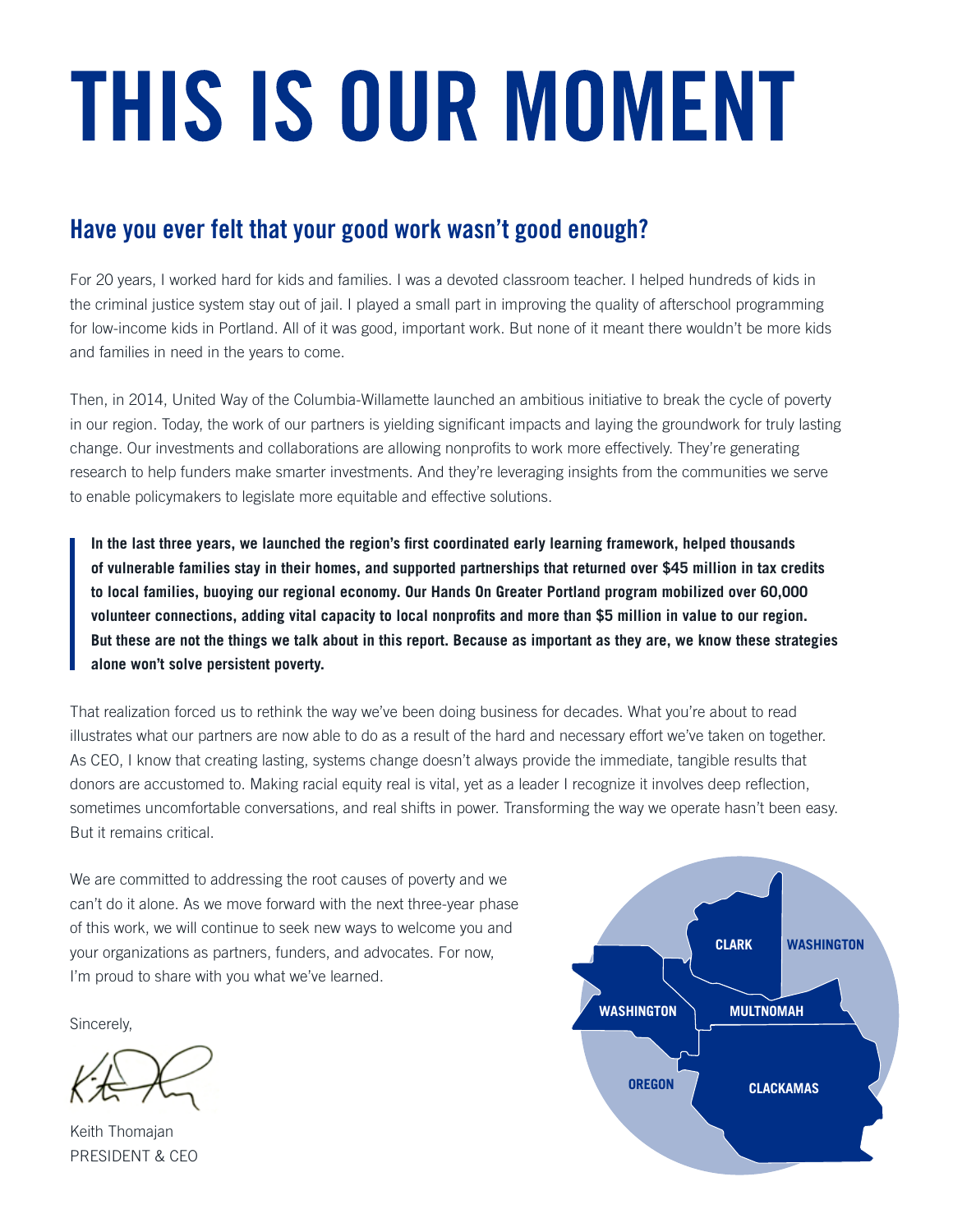# **RACE AND PLACE**

#### **OUR REGION IS BECOMING MORE PROSPEROUS**

Childhood Poverty Rate in 4-County Region

Source: Poverty and Median Household Income Estimates for 2012 and 2015 (four-county data aggregates). U.S. Census Bureau, Small Area Income and Poverty Estimates (SAIPE) Program





#### **YET KIDS OF COLOR ARE MORE OFTEN POOR THAN WHITE KIDS**

Childhood Poverty Rate in 4-County Region, by Race/Ethnicity

Source: US Census, American Community Survey, Table B17001B-I (2010-2014 five-year estimates, four-county data aggregates)



| 12%          | 12%            | 29%                                 | 35%    |    | 38%                               | 49%              |  |
|--------------|----------------|-------------------------------------|--------|----|-----------------------------------|------------------|--|
|              |                |                                     |        |    |                                   |                  |  |
|              |                |                                     |        | ., |                                   |                  |  |
|              |                |                                     |        |    |                                   |                  |  |
| <b>WHITE</b> | ASIAN-AMERICAN | NATIVE HAWAIIAN<br>Pacific islander | LATINO |    | AMERICAN INDIAN/<br>Alaska Native | AFRICAN-AMERICAN |  |
|              |                |                                     |        |    |                                   |                  |  |

#### **THE HOUSING CRISIS IS HARDEST ON FAMILIES OF COLOR**

Renters Who Spend Over 30% of Their Income on Housing

Sources: Oregon Department of Education and Washington Office of the Superintendent of Public Instruction. 2014-2015 school year (four-county data aggregates)





**58%**

**AMERICAN INDIAN/ ALASKA NATIVE**

#### **AND OUR SCHOOLS CONTINUE TO FAIL KIDS OF COLOR**

High School Graduation Rates in 4-County Region

Source: US Census, American Community Survey, Table B25070 (2006-2010 five-year estimates, four-county data aggregates)



**THE SYSTEM IS NOT WORKING FOR ALL OF OUR REGION'S KIDS. FIXING WHAT HOLDS THEM BACK REQUIRES RADICALLY CHANGING WHAT WE DO.**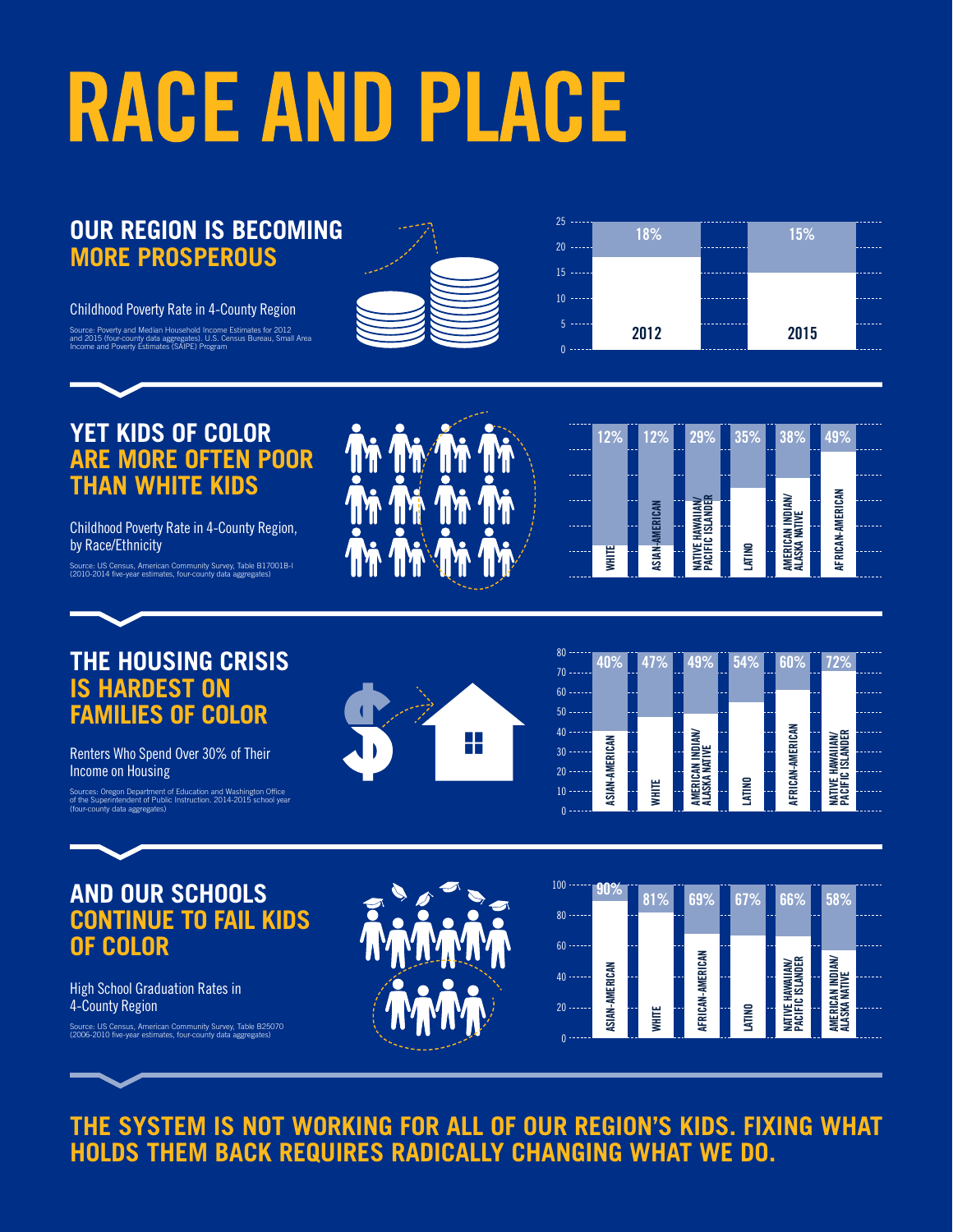**OUR COMMITMENT: RADICALLY CHANGE WHAT WE DO TO STOP FAILING OUR REGION'S KIDS OF COLOR AND POOR FAMILIES.**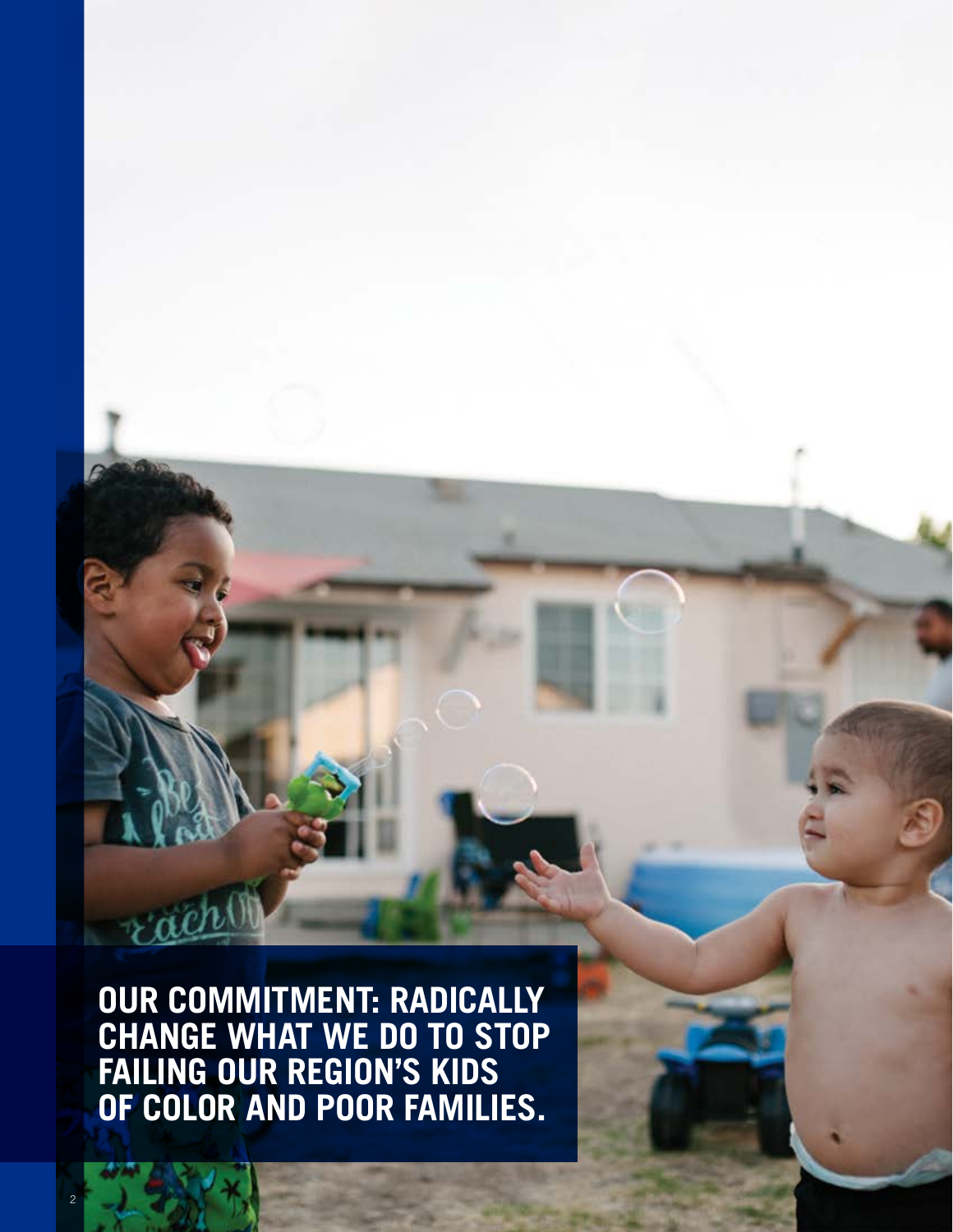### **HIXI** 51 **United Way of the Columbia-Willamette made an ambitious commitment: stop failing our region's kids of color and poor families. It's radically changing what we do and how we do it.**

We've brought partners together in new ways, with a singular focus on breaking the cycle of poverty, especially for kids and families of color. The work has been challenging, and what we assumed about our efforts hasn't always proven true. But collectively we're achieving things on a scale that has never happened before. Most importantly, we've aligned as a region around the shared conviction that this work is necessary and possible. This is what we've learned and why it matters.

#### **EMPOWER THOSE WHO'VE BEEN EXCLUDED**

Our region is known for being a caring place with deep civic involvement. But some communities have been continually excluded from a shared prosperity. Decades of policies and practices, from redlining and underinvestment to urban renewal and gentrification, have decimated long-standing communities. As housing costs here rise dramatically and poverty worsens nationally, the current growth of the region's economy and population threatens to leave our most vulnerable worse off. To build a better future for everyone we serve, United Way and our partners have had to rethink how we address persistent challenges.

We need to recognize the know-how of communities of color and people in poverty—elevating the solutions that come from within, amplifying their insights and culturally appropriate strategies. At the same time, we must change expectations that United Way, its board, and donors have had regarding how traditional investments are measured and how we tell stories about results.



**\$4.2M OF UNRESTRICTED FUNDING.** United Way provided three years of general operating support to 29 organizations to be part of a common agenda.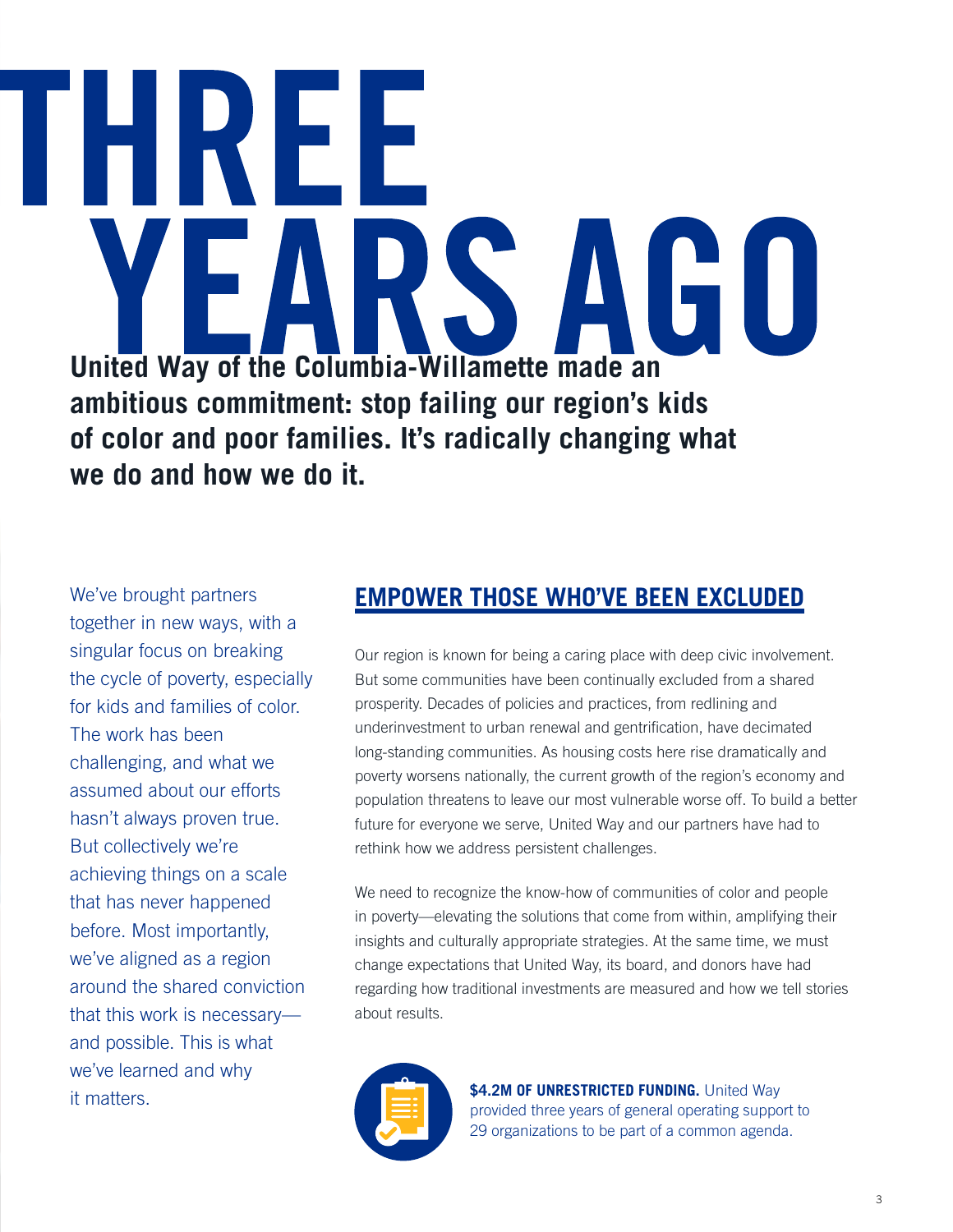#### **BREAK THE CYCLE OF POVERTY**

Community-based organizations (CBOs) in our region have decades of experience delivering programs that serve low-income individuals and families. Many of these CBOs have honed expertise that grows from and aligns with the cultures of the specific communities they serve. But without a coordinated strategy to focus service providers, funders, and policymakers on breaking the cycle of poverty that continues to entrap so many families, **it's impossible for individual programs or siloed organizations to have enough impact to create the deep, lasting change our community needs**. To craft this coordinated strategy, a broad group of partners has coalesced around the needs of kids.

This means working to ensure children arrive at school ready to learn and that they get the support they need, in and out of school, all the way through graduation. It also means connecting families with stable housing and other basic needs so kids stay focused on school. And it means strengthening communities in ways that allow kids to thrive. By aligning our efforts, learning from each other, and making rigorous, fundamental changes in what we do, we are creating the reality of a caring, civically engaged region. What we're building with our partners can be a powerful new national model. And, just as important, it means a powerful new future for all our region's kids.

#### **COLLECTIVE AND COMMUNITY MEAN MORE HERE**

The basic principles of collective impact aren't new. It's a "better together" approach in which a backbone organization facilitates an effort by CBOs to define a common agenda, undertake shared measurement, align services, and participate in continuous communication. But what's revolutionary here is a multi-pronged approach that allows partners across sectors to achieve measurable change where it's most needed.

#### **Policy**

Recognizing that social services alone cannot eradicate root causes of poverty, our partners are advancing public policy focused on kids, families, and stable communities. By strengthening the capacity of CBOs to work with policymakers, inform public opinion, and engage voters, we are advancing community-led changes at the state, county, and municipal levels that will have deep and lasting impacts across education, housing, health and well-being.

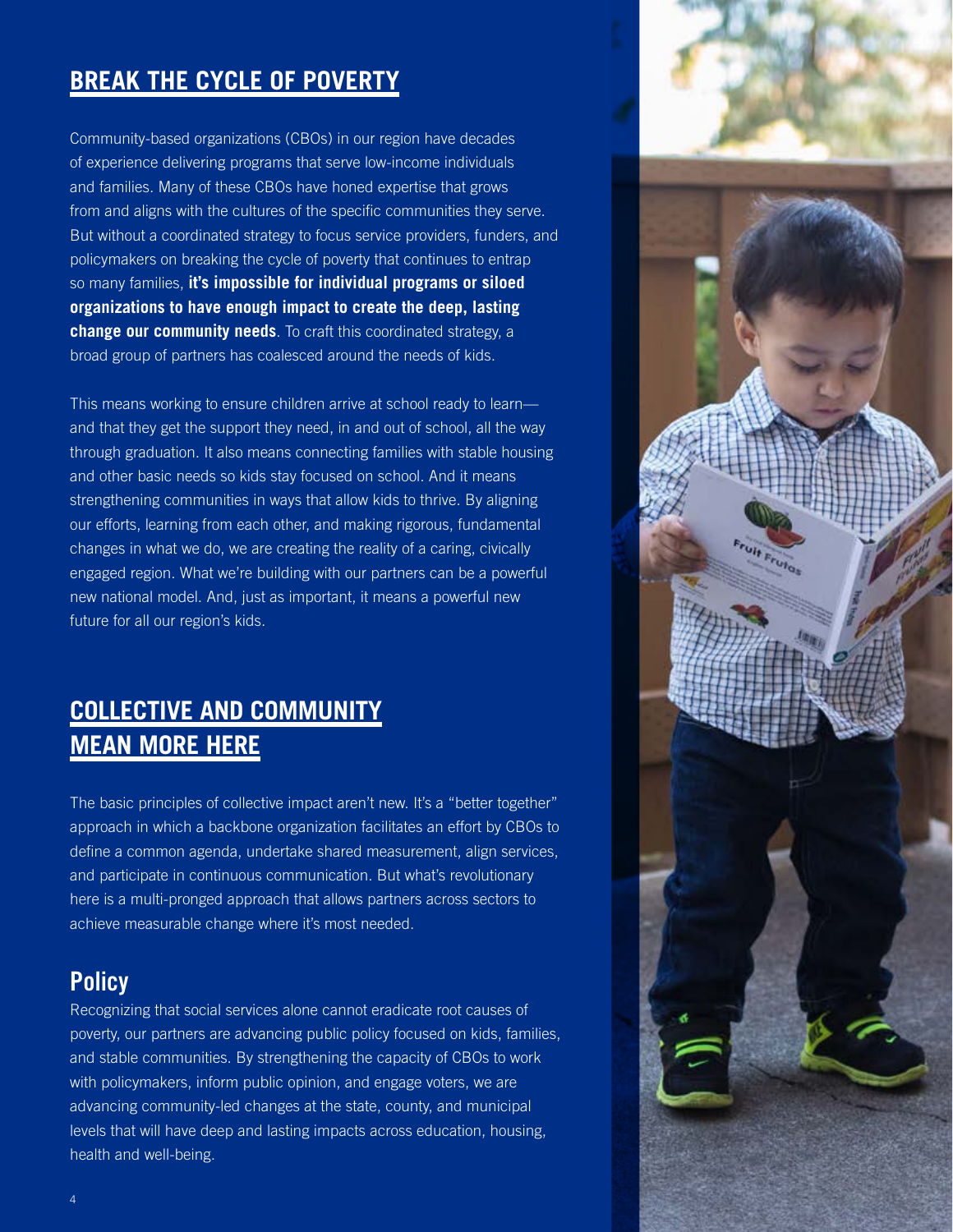

**ASK THE HARD QUESTIONS: ARE WE DOING WHAT WE DO BECAUSE WE'RE FAMILIAR WITH IT? OR BECAUSE IT REALLY SERVES KIDS OF COLOR BEST?** 

#### **THE PRIVILEGE OF FAILURE**

IT'S CRUCIAL TO UNDERSTAND THE RAMIFICATIONS OF HOW WE'VE BEEN FAILING KIDS OF COLOR AND POOR COMMUNITIES.

This failure is ours—funders, policymakers, systems leaders, even service providers—and we need to own it across the sector. But although the responsibility is on us, not on the communities we've failed, they have borne the brunt of decades of failure. **Even the concept of "learning from failure" is a privilege that ignores who suffers the impact of**  failure. That's why all of us must dedicate ourselves to learning from community-generated and community-driven solutions—to redefine our roles across the sector to support, deepen, and extend community success.



#### **RIGOROUS LEARNING, CONTINUOUS IMPROVEMENT.** United Way covenes and

staffs three staff groups from 29 organizations. Together, they meet consistently, share expertise, and create mutual accountability for improvement.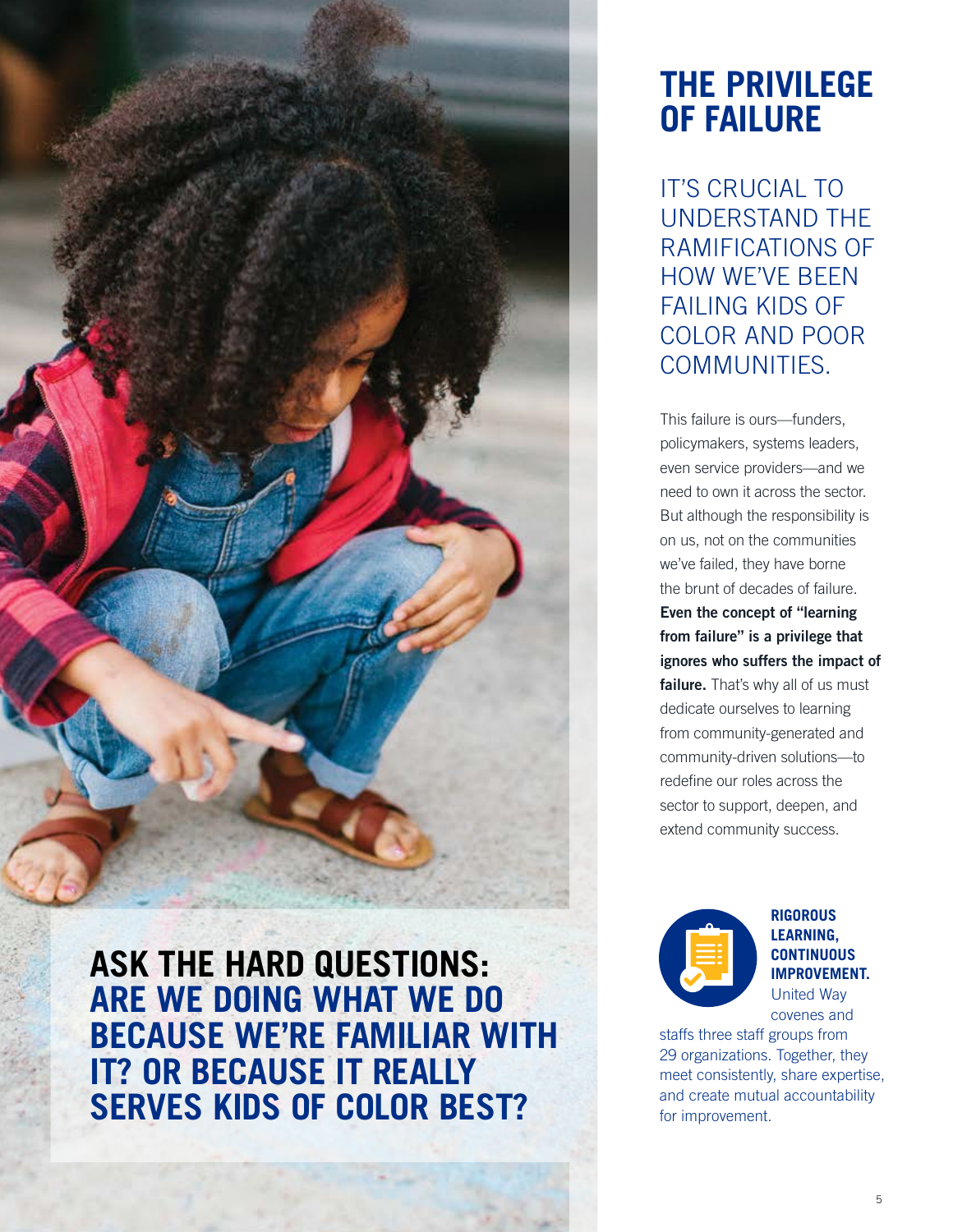#### **Equity**

Collectively putting racial equity at the center of our work means more than pledging to care about inequality. It means asking hard questions about whether what we've become comfortable doing is really what best serves kids, families, and communities of color. It means examining who makes decisions, and how, across organizations. It means moving past good intentions to prove what works—and improve what doesn't. It means tracking with greater detail than ever before exactly who is served, and what effect that service has on people's lives. **And it means including community voices, perspectives, and expertise in how we measure whether community needs are being met.**

Partners across the region are collaboratively building the capacity to collect, share, analyze, and use a more comprehensive range of data in more precise and effective ways than ever. Rather than looking at program outputs kids served in a tutoring program, or families getting help filing a tax return—we've identified and pioneered ways to get key data that haven't been accessible to service

**collectively identified what we measure to determine exactly which interventions work for which kids and families.** And as we establish shared metrics across CBOs, we can begin to measure impact across agencies. Transforming the region's relationship to data required us to build relationships, trust, legal agreements, technology systems, and capacity within and across organizations.



**Data**

**OPERATIONALIZING EQUITY.** United Way and partners assessed and tracked our organizational actions with pre- and post-surveys to ensure racial equity is core to our operations.

#### **Support and Strengthen CBOs**

United Way is providing unrestricted funding to 29 organizations across our region that have aligned around this work. This support frees them to focus on what matters most to the communities they serve, rather than responding to funder requirements. We've also created ways for these organizations to learn from each other and for United Way and other funders to learn from them. **Three learning communities—focused on student success, family stability, and connected communities actively engage leadership, program, and evaluation teams** across all 29 CBOs in sharing and honing their expertise. The importance of this effort for the sector and for those we seek to serve can't be underestimated—yet shared knowledge building, trust, understanding, and mutual support are outcomes on which funders seldom focus.

"United Way is helping us identify the data we need, improve the data we collect, use it to examine disparities in our services, and set clear and measurable goals."

#### **STEPHANIE BARR, YWCA CLARK COUNTY**

#### **The Right Regional Network**

The network of partners engaging in this work extends beyond CBOs. Education partners include leaders and teachers at individual schools, school districts, Educational Service Districts, and education foundations, as well as community colleges and universities. Public partners include policymakers, elected officials, and city, county, regional, and state agencies. Private funders from the business sector and philanthropy are providing support in both dollars and sense, sharing their expertise, being part of the collective learning process, and listening to the expertise of the communities and service providers.



**REGIONAL MEASURES DRIVING ACTION.** United Way created a dashboard of indicators to track and tie regional progress to local program activities.



**PARTNERS EVERYWHERE.** United Way funded 101 organizations, collaborated with another 59, and received significant funding support from 83 companies, foundations, and individuals.

#### providers or funders before. **Most importantly, with a racial equity lens developed for our region, we've**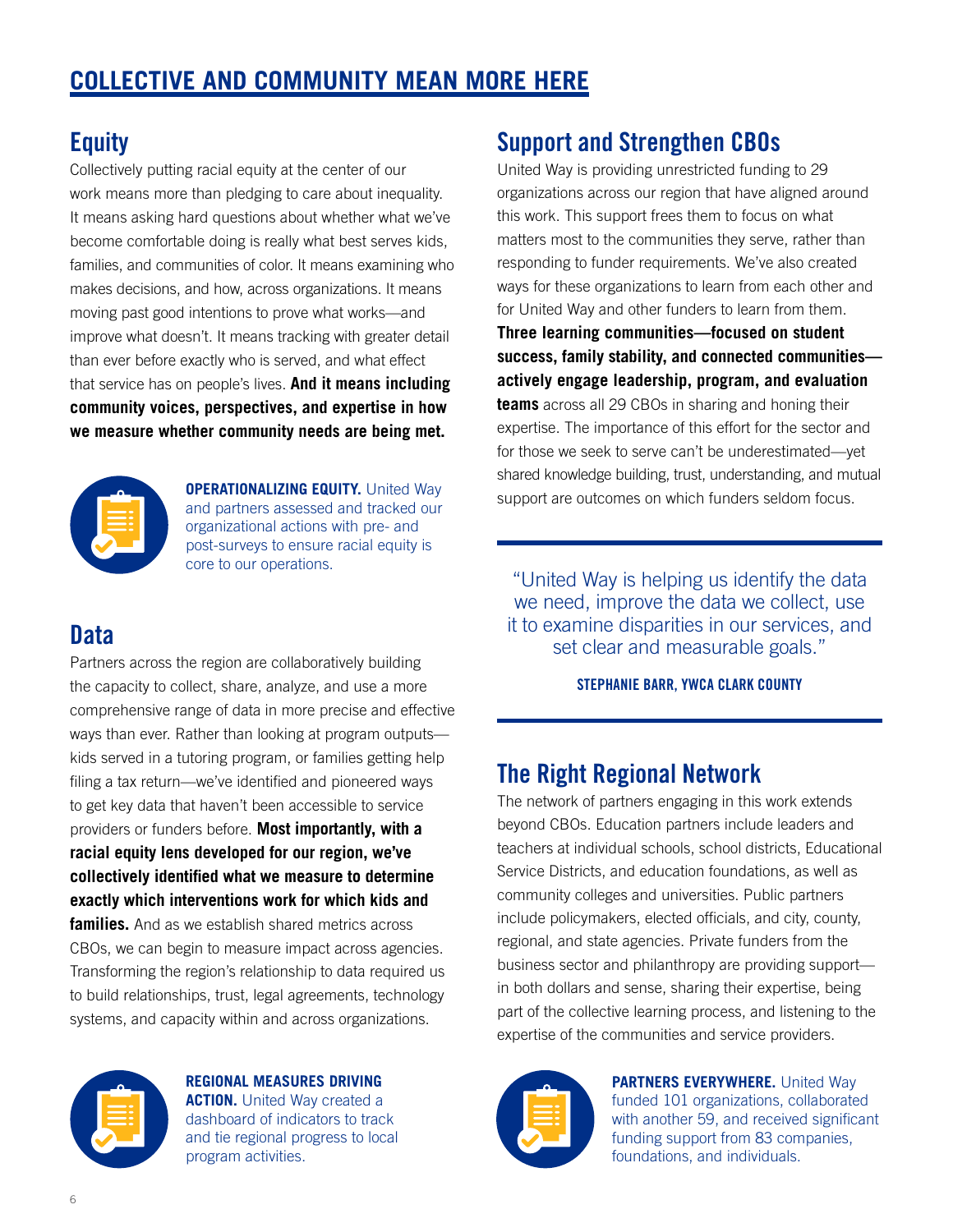# WE AR:<br>YOUNG

#### **BUILDING A BETTER CHECKBOX**

#### THE PERCEPTION OF OUR REGION AS OVERWHELMINGLY WHITE OBSCURES THE REALITY

This area is home to diverse populations, with multiple cultures and dozens of languages. That's why something as simple as basic demographic data collection can have huge implications on what we know and do regarding racial equity.

#### **RATHER THAN:**

**Asian or Pacific Islander** 

#### **WE NOW USE:**

| <b>Burmese</b>     | <b>Tongan</b>                 |
|--------------------|-------------------------------|
| <b>Karen</b>       | <b>Chuukese</b>               |
| <b>Zomi</b>        | <b>Native Hawaiian</b>        |
| <b>Hmong</b>       | <b>Samoan</b>                 |
| Thai               | <b>Guamanian or Chamorro</b>  |
| <b>Chinese</b>     | <b>Other Pacific Islander</b> |
| <b>Vietnamese</b>  |                               |
| <b>Korean</b>      |                               |
| <b>Laotian</b>     |                               |
| <b>Filipino/a</b>  |                               |
| <b>Japanese</b>    |                               |
| <b>South Asian</b> |                               |
| Asian Indian       |                               |
| <b>Other Asian</b> |                               |
|                    |                               |

Across our partnerships, a new emphasis on understanding who we serve means bringing more specificity to the questions we ask and the information we gather.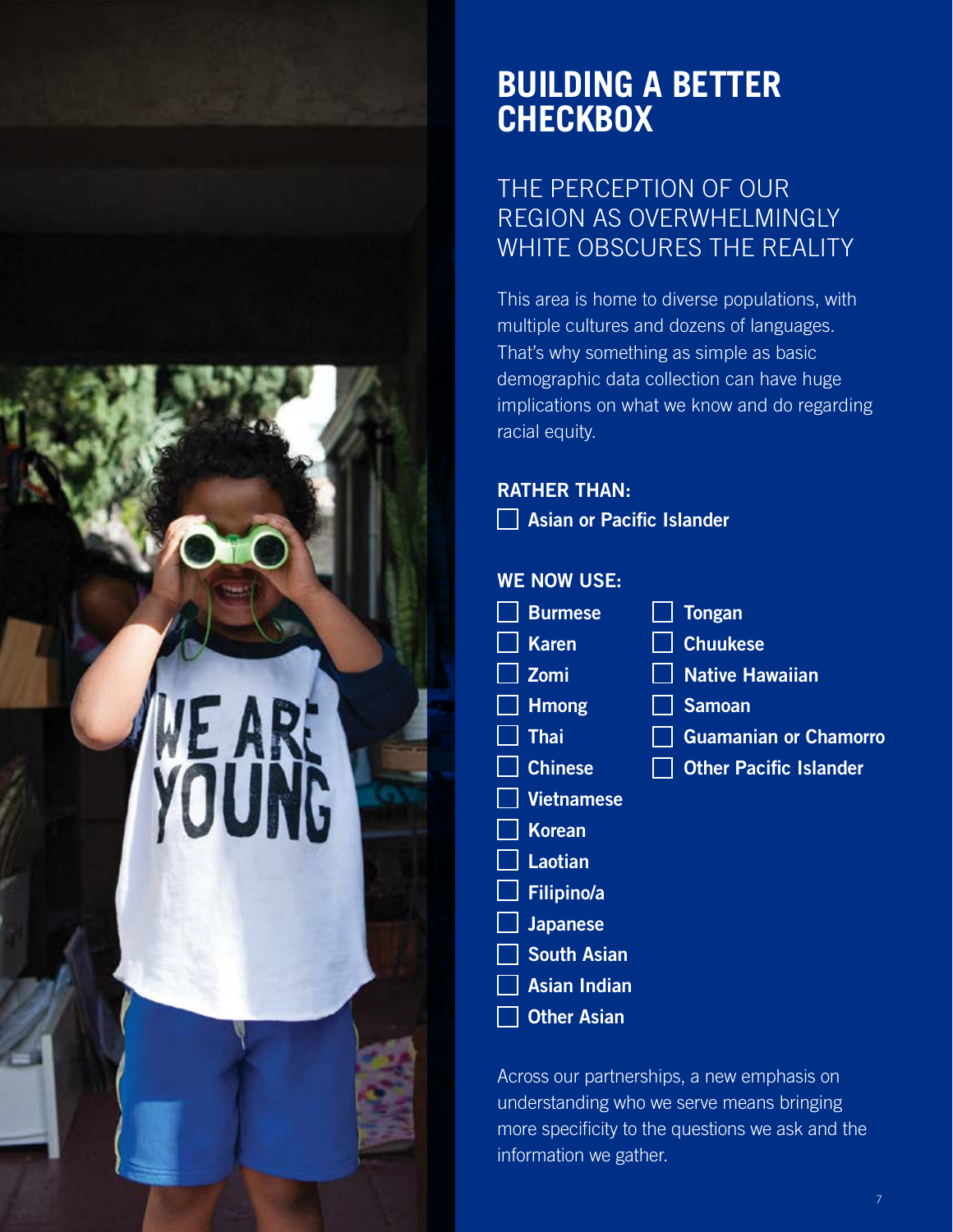**THE NUMBER OF KIDS A PROGRAM SERVES DOESN'T TELL US ANYTHING ABOUT LONG-TERM IMPACT FOR THE COMMUNITY.**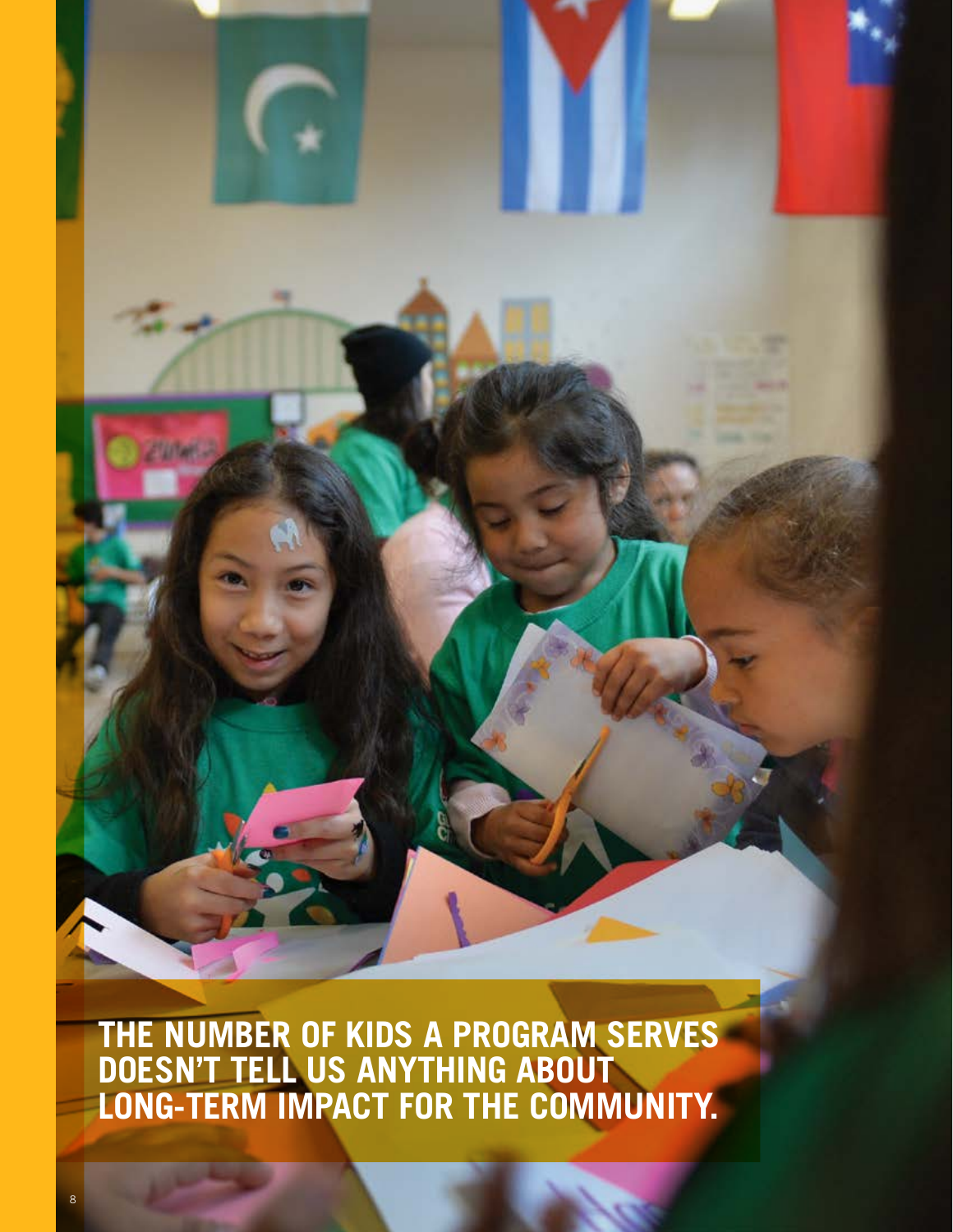**What it takes to transform organizations can be surprising. It can defy our expectations and send us down the wrong path, despite our best intentions. The learning curve has been challenging and rewarding for United Way and its partner funders. We've worked to move past common misconceptions and deepen our shared understanding of what really works.**

#### **MYTH**

**We've left the same kids, families, and communities behind year after year because we don't know what works.**

#### **REALITY**

Culturally specific and culturally responsive organizations across our region have honed services and solutions that are especially effective for the communities they serve.

**We need to magnify the effects of these efforts** so these CBOs and their partners can work in more powerful ways. We can best support these organizations by providing consistent opportunities for CBOs to learn from each other and for private and government funders to learn from them.

> **RIGOROUS EVALUATION.** United Way developed and paid for a Portland State University study documenting effective culturally-specific practices that improve academic success for students of color.

#### **MYTH**

**Collective impact depends on picking the one right approach for our region.**

#### **REALITY**

Our partners are deeply committed to the defining aspects of collective impact: alignment, coordination, shared goals and metrics, collective learning, and mutual accountability. But **we serve diverse communities across four counties and two states, which requires us to be adaptive and responsive to particular circumstances**. What might be urgent and important for one community may not be as relevant for another, and what might be achievable within one jurisdiction may not be workable or necessary in the others.

We must be dexterous and determined as we draw on community strengths, seize specific opportunities, and address particular needs across the region. And we hold ourselves accountable for outcomes across the diverse communities and counties we serve.

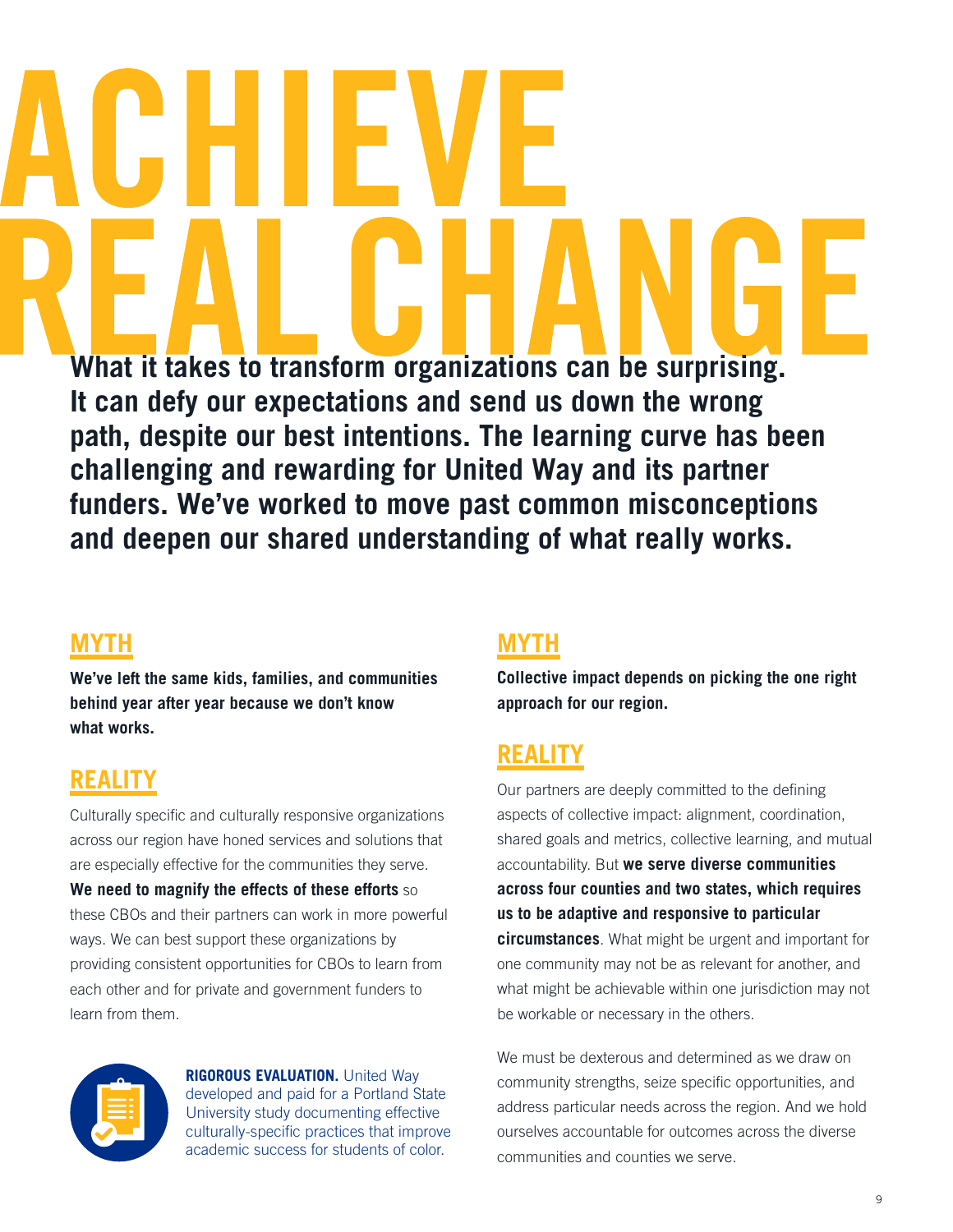#### **MYTH**

**Putting money into specific programs makes the most sense.**

#### **REALITY**

Program-specific funding limits what CBOs can do. General operating support allows them to be more adaptive in addressing issues and seizing opportunities. It also builds trust between CBOs and funders, which allows for the honesty and shared commitments necessary to do the hard work together. But even as United Way and other funders must respect the knowledge CBOs bring regarding what needs to be done and how to do it, **we also must support the capacity of CBOs to align their work across organizations with a deeper focus on racial equity, more meaningful use of data, and a fuller engagement with policy and advocacy to address the root causes of poverty.**

At the same time, funders including board members and individual donors—need to become comfortable with the hard truth that general operating support necessarily creates a gap between funders' resources and the specific results they have traditionally asked for.



#### **SHARING DATA.**

United Way facilitated firsttime formal MOUs between three school districts

and five after-school providers to share real-time academic data for 1,000 students.

#### **MYTH**

**The way to increase impact is to scale what's already working.**

#### **REALITY**

While the concept of "scaling what works" has gained currency among funders, the truth is that doing more of the same isn't enough. If we are serious about increasing impact, we have to be more cognizant of the barriers to greater impact and savvier about possibilities we haven't yet pursued. By taking the expertise of CBOs into the policy realm, or by creating workshops in which funders, policymakers, and CBOs focus on asset-based approaches to achieving equity, we're collectively learning how to achieve a breadth and depth of impact that goes beyond programs alone.



#### **BREAKING FUNDING BARRIERS.**

United Way convened and paid for a three-day structured workshop

with six Oregon foundations and a dozen nonprofits to address racism and power dynamics.

#### **MYTH**

**Measurement will yield effective outcomes.**

#### **REALITY**

Funders have long required output measures from our grantees, but we haven't been especially thoughtful about ensuring CBOs are measuring their impact in meaningful, actionable ways. Rather than assuming that any measuring matters, **we are giving sustained attention to how, what, and why we measure, with a focus on how measurement drives practice.**

In addition to increasing the capacity of our partner CBOs to put meaningful measuring at the center of their work, United Way is transforming the work we do around data. We recognize that we can't effectively address poverty until we can accurately measure it—which means analyzing information from diverse new data sources. This is beyond the scope of any single CBO, and United Way has created its own data team to provide more meaningful measures of poverty and anti-poverty efforts across our region.

"United Way really understands what it takes to use data to affect disparities. That will make a real difference for all of us."

> **MATT BARTOLOTTI, METROPOLITAN FAMILY SERVICE**



#### **ENSURING EQUITY WITH DATA.** United Way and partners developed a practical tool to

make sure the

collection, use, and reporting of data advances racial equity.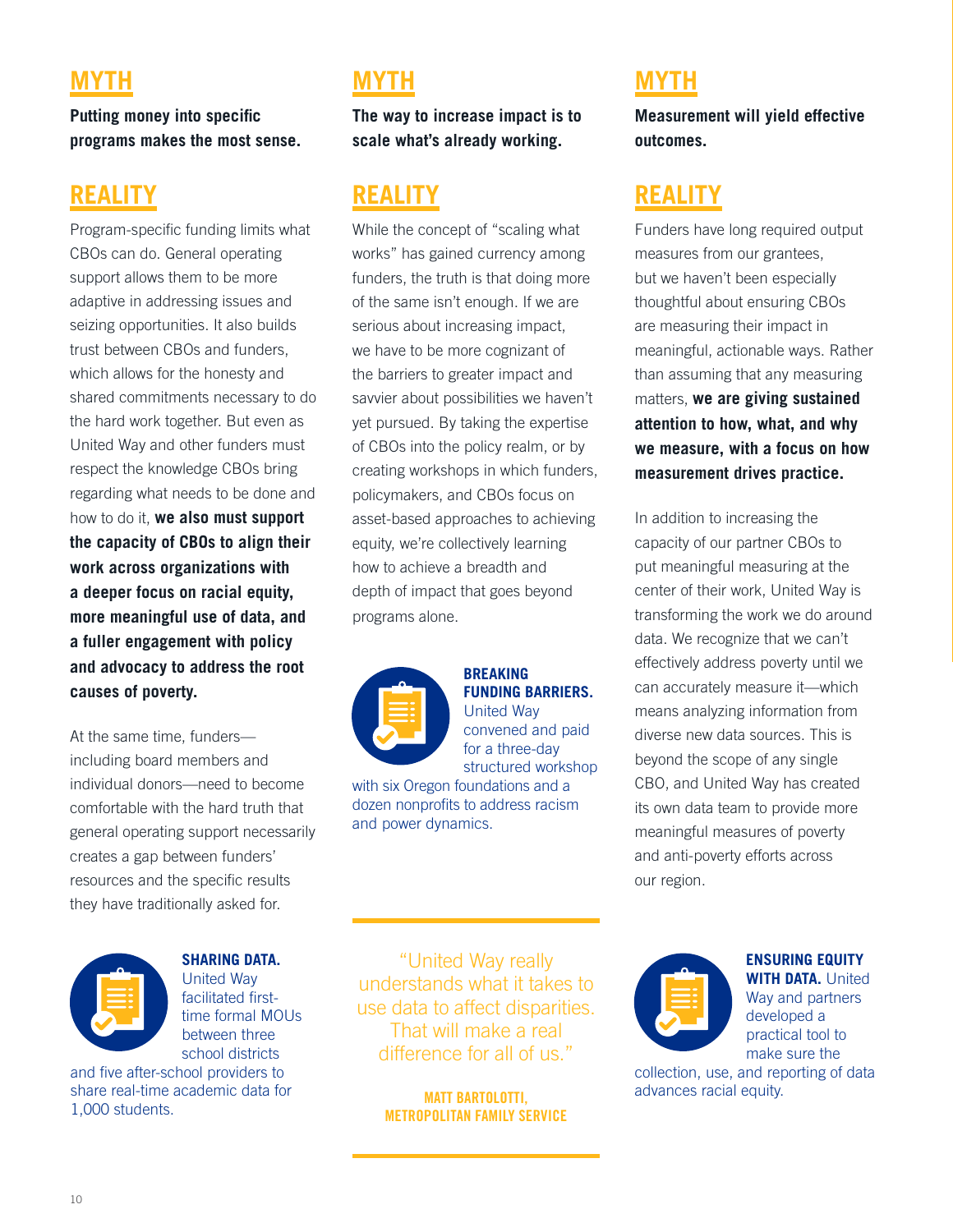#### **MYTH**

**Funders should give financial support—and then get out of the way so providers can deliver services unimpeded.**

#### **REALITY**

While it's true that well-intentioned funders sometimes overburden grantees with reporting requirements, funders can and should give more than money. Rather than defining which deliverables CBOs must provide to United Way, **we've shifted the emphasis to understand what CBOs deliver to each other as well as to the communities they serve**. Working collectively, we've improved the way staff and leadership of CBOs share knowledge and shape work

across the cohort. To ensure that we are fully inclusive in building the capacity required across the region to break the cycle of poverty, we've paid special attention to the different supports that emerging and experienced CBOs need.

In addition to convening and facilitating learning communities led by and for the CBOs, we've created opportunities for United Way and other funders to participate in the learning process, honing our own approaches, roles, and goals. United Way has also rallied critical support and commitments across the sector—asking what CBOs need but might not be able to secure on their own. For example, we've worked with government partners to remove

barriers to data sharing in government contracts, allowing CBOs to better track and refine their services. We've facilitated a process in which data collected from CBOs about their work on housing development was incorporated into state housing RFPs. As a result, a substantial portion of \$40 million of new state housing bonds was targeted to meet the needs of communities of color. By broadening what we do for our grantees, we're enabling them to do more with our dollars—and that means profoundly more is happening for the kids, families, and communities they serve.

#### **DOING MORE OF THE SAME ISN'T ENOUGH.**

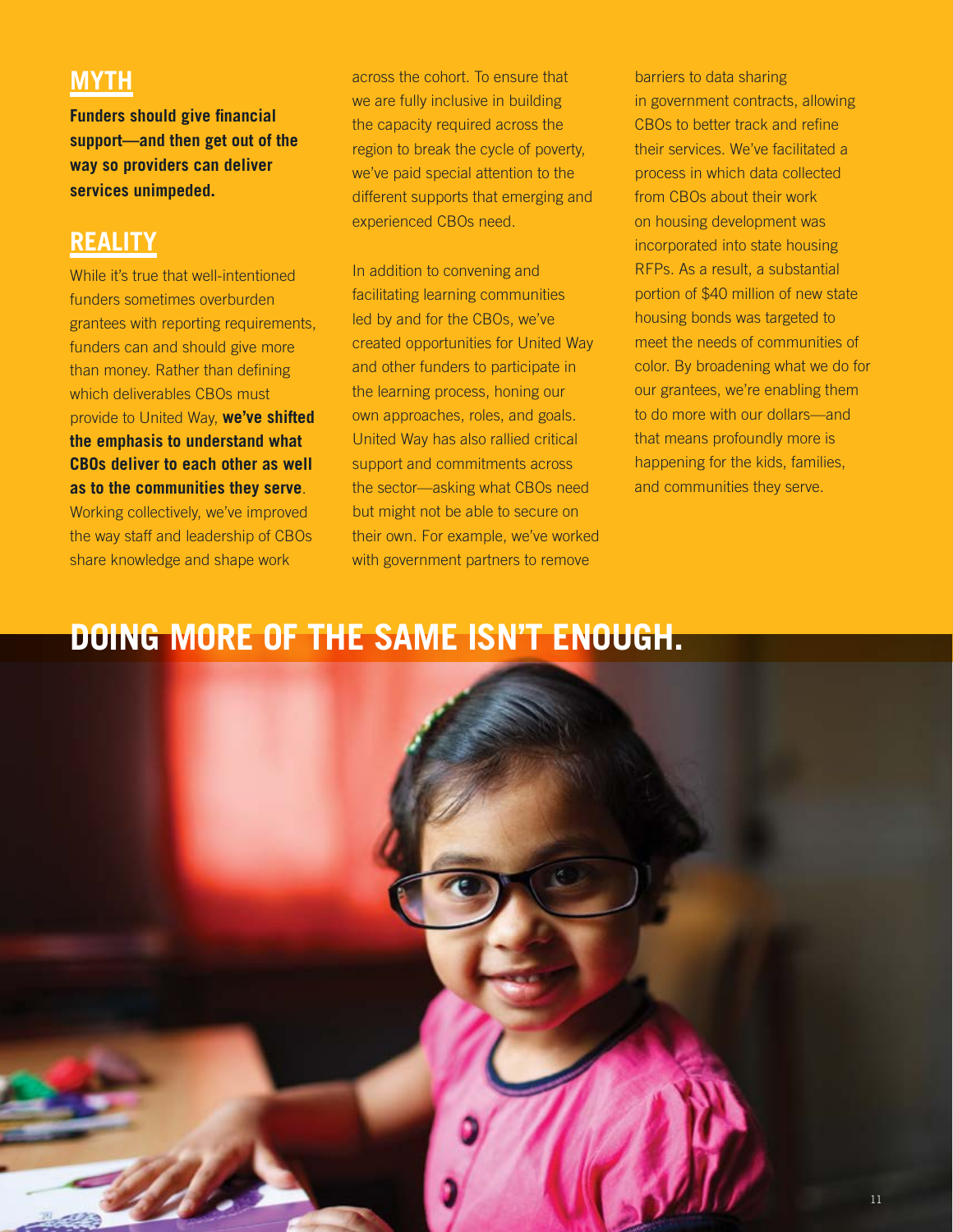# OUR WORK IN ACTION

#### **DATA-DRIVEN WORK**

#### **Data-driven work has significant implications for**

**racial equity.** Because of racial disparities in school discipline, for instance, the ability to disaggregate data by race is integral to tracking progress on this persistent problem. It can allow us to identify systemic issues—ones for which a whole-school intervention may be required even as it enables providers to focus on better serving individual students and families.

Our efforts have precipitated interest across our partner organizations in developing shared data systems agile enough to combine information on education, housing, and financial outcomes for individuals and families served by multiple organizations. The fact that CBOs are driving this ambitious approach—which necessarily demands more of their staff time and other resources—underscores the region's dedication to coming together in new and more effective ways to break the cycle of poverty.

Being in the vanguard of better data collection does more than just measure what's happening in our communities. Done well, it supports and cultivates leadership from within those communities. For example, **our culturally specific and culturally responsive CBOs have recruited adult and youth community members to serve as paid researchers**, gathering the input needed to evaluate more fully the effect that culturally specific and culturally responsive service providers have on individuals, families, and communities. This type of "consumer voice" research brings a new level of accountability and actionable input to the sector, elevating the perspective of community members to inform the work of funders and policymakers as well as service providers. And it provides skills, support, and validation to the community-based researchers who serve as assets for our region.

#### **Smarter Data**

#### **Funders can enable CBOs to be collaborators, not**

**competitors.** However, because most funders make program-oriented grants, CBOs focus on collecting whatever program-level data are requested by each funder. As a result, even within a single CBO, there is often no through-line of evidence about how effective the agency's combination of services is in meeting the needs of individuals or families, nor any way to prove why an intervention did or did not work. This problem is magnified across agencies: CBOs lack systems for sharing and comparing data, and, because of "competitive" funding initiatives from both public and private sources, CBOs are often positioned as competitors rather than collaborators, with neither incentive nor resources to come together around shared measurement.

**The first step in creating a data-driven system was building better relationships** on multiple levels: between United Way as a funder and the CBOs whose work we want to help transform; across the CBOs that have put the needs of those they serve first as they join together to hold themselves and one another accountable; and between CBOs and government entities that need to remove impediments to the collection and sharing of critical data. This stage took time and care—and the process also allowed participants to become more thoughtful and courageous about their own work and our collective efforts moving forward.

One tangible result is our ability to share student-level data between school districts and CBOs. United Way negotiated individual data-sharing agreements with three school districts (David Douglas, Reynolds, and Portland Public Schools), creating a mechanism for studentlevel data to flow through the Multnomah Educational Service District into a customized, shared data system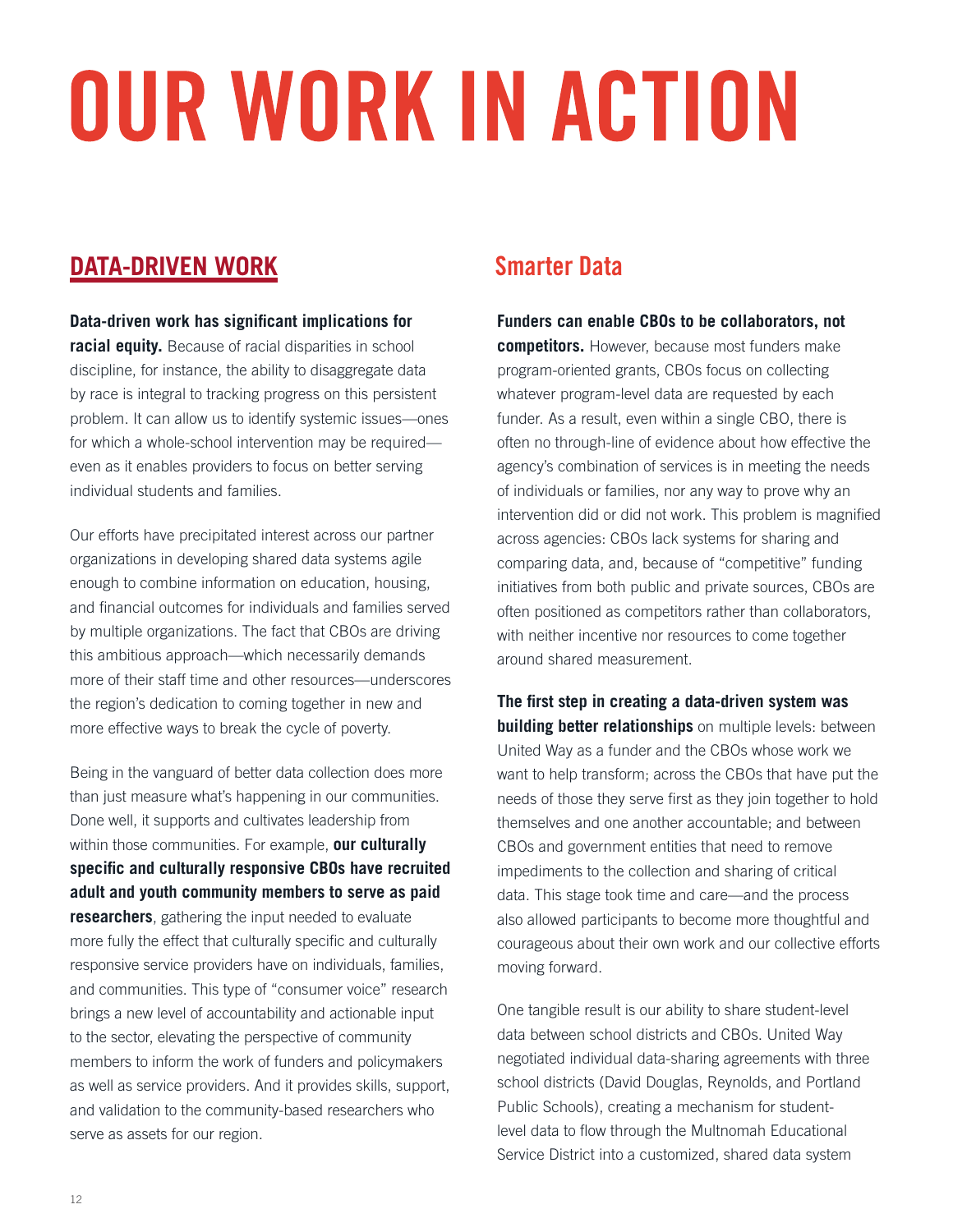that provides CBOs more precise means to track their work. This combination of program-related data, data from schools, and equity measures has made data actionable in ways not previously possible. For example, Multnomah County's SUN (Schools Uniting Neighborhoods) Program is already nationally recognized. But previously, SUN providers worked with limited data: how many students were served annually, with only summary information on overall annual test scores across the group served. **Now the CBOs that are SUN providers can get real-time school data on attendance and discipline for individual students.** That allows them to identify when a particular student begins to fall behind, target an immediate intervention, and then track the effectiveness of that intervention. This way CBOs, schools, and funders can see precisely when we are doing the right thing for the right kids.

"Open and honest conversations with funders allowed us to share how we're forced to talk about the specific needs of our communities as problems and deficits."

#### **RENEE MOSELEY, BRIDGE MEADOWS**

By expanding ideas about which data are collected, we are also driving decision-making. For a school climate survey in the Reynolds School District, we developed a series of tools to measure which key social, cultural, and teaching factors impact how students and families engage with school. Combining these data with information we collected through a teacher survey enables us to track the impact of the school environment and teacher practices and methods on student academic outcomes. This information yields a sharper understanding of what's working and what must be done to address what isn't working. The impact: increased student success.



**DATA COLLECTION DONE WELL SUPPORTS AND CULTIVATES LEADERSHIP FROM WITHIN COMMUNITIES OF COLOR.**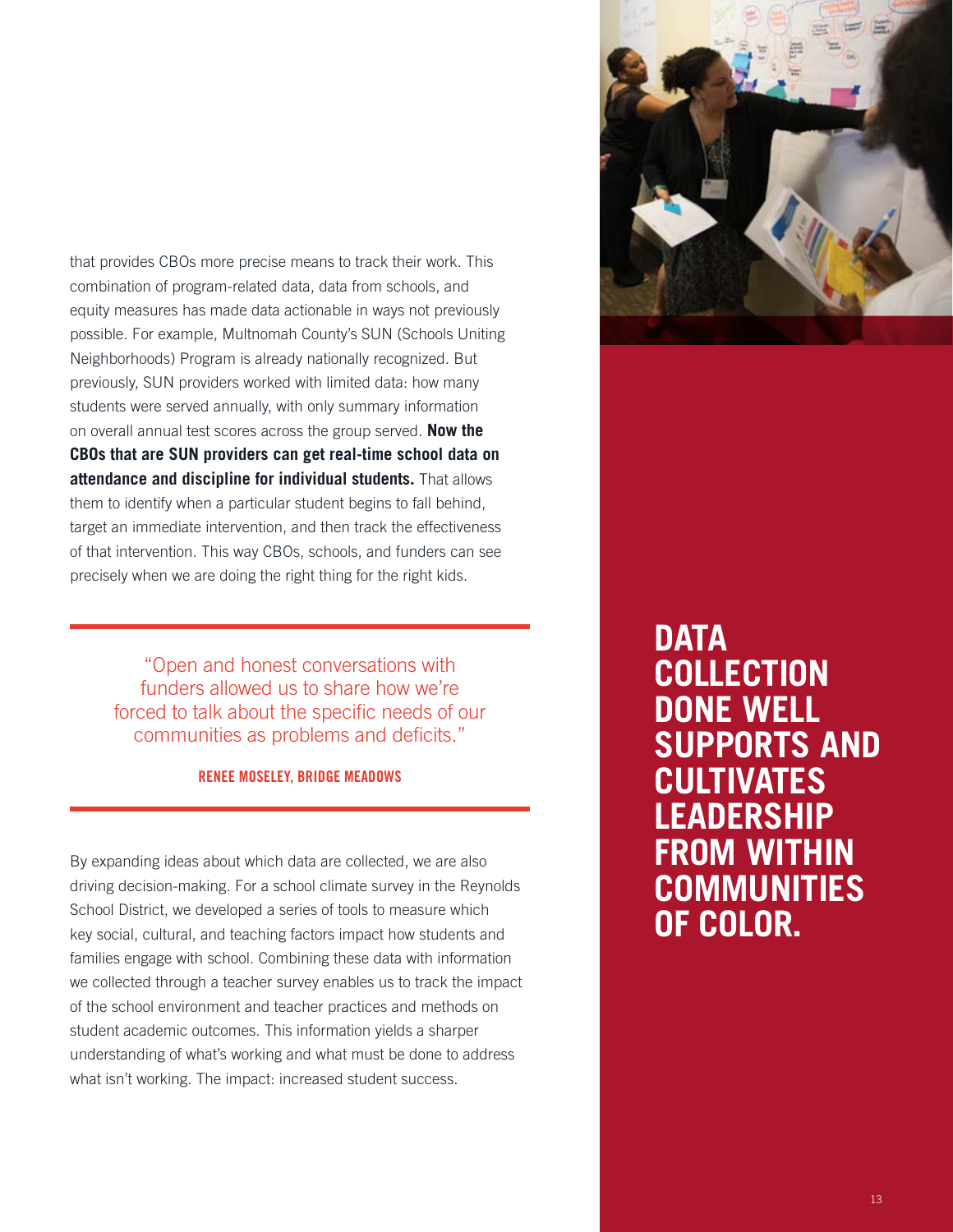# OUR WORK IN ACTION

#### **OPERATIONALIZING RACIAL EQUITY**

**Funders, CBOs, business leaders, policymakers, and other system leaders generally acknowledge the importance of equity and the necessity of eliminating racial disparities. But that doesn't mean that organizations or individuals instinctively know what steps to take to put racial equity at the center of their efforts.** Cultivating the will and the way to eradicate practices and assumptions that perpetuate racial inequity requires dedicated resources. Even culturally specific and culturally responsive providers who have drawn enormous insights from the communities they serve benefit when fresh attention is focused on how to operationalize racial equity across their organizations.

United Way recognizes our own need to continuously assess how equity can better inform our work, even as we commit ourselves to supporting CBOs and fellow funders in making equity more central to their efforts. We have worked with our partners and with the Center for Equity and Inclusion to determine specific steps that must be broadly adopted to operationalize racial equity.

Together we are exploring three fundamental questions:

- **What are the benefits** of an equitable decision-making process?
- **What are the essential conditions** for equitable decision-making?
- **What are the challenges** to creating these conditions?

Honest conversation generated by these questions allows organizations to examine how implicit bias shapes their own organizational practices—the difficult but necessary first step in changing those practices. Over the course of three day-long workshops, we brought together funders and CBOs to share their perspectives on the imperatives and the challenges of equitable decision-making—and to push their resolve to meet those imperatives and overcome those challenges. These conversations also enabled us to cultivate a shared commitment to creating and implementing tools for culturally inclusive and culturally responsive problem solving.

**One critical tool that we have collectively developed is a racial equity filter** 

**for working with data.** Although "data" might seem to connote objective measures of effectiveness, in reality, unspoken assumptions about race and disparities shape which data are collected and how, as well as which stories data are used to tell, who tells those stories, and to which audiences. Because our focus on racial equity comes concurrent with improving the collection and use of data, our region has benefited from a unique opportunity to ensure that data practices advance racial equity.

**IT'S NOT ENOUGH TO COMMIT. WE HAVE TO SPEND TIME AND MONEY TO ERADICATE RACIAL INEQUITIES.**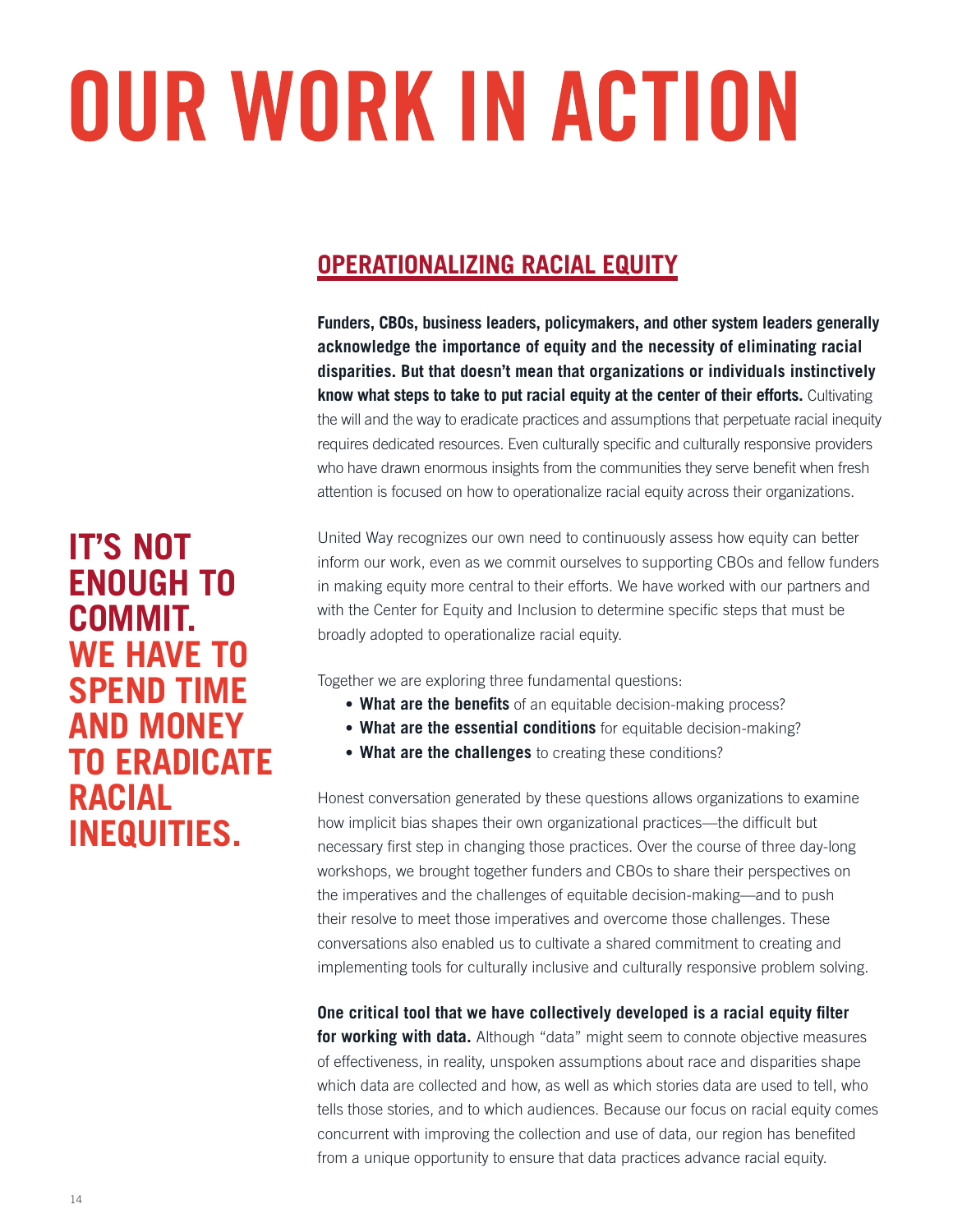

"As a former executive director of a culturally specific organization, I rarely had the opportunity to align our work with the efforts of other nonprofits. Until United Way's investment, the system just didn't support it. Bringing organizations together in a collaborative space increased efficiency and amplified impact. At the Trust, I'm now looking to United Way as proof that thoughtful, targeted investments can drive improved outcomes for our most vulnerable kids and families."

> **MATT MORTON, MEYER MEMORIAL TRUST**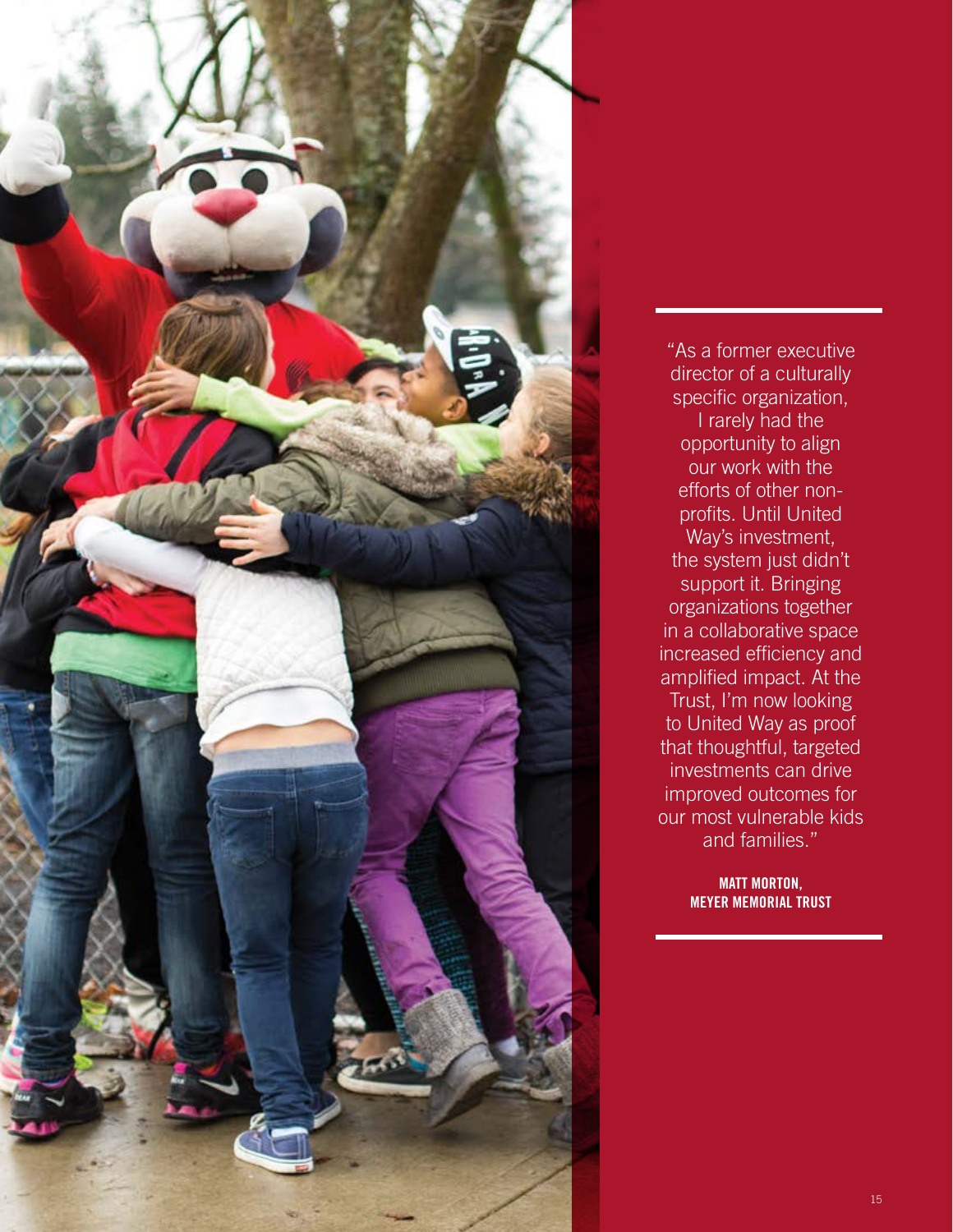# THE PATH<br>AHEAD

**Together we are creating a better future for all our region's kids and building a national model to integrate racial equity with new approaches to nonprofit and community collaboration.**

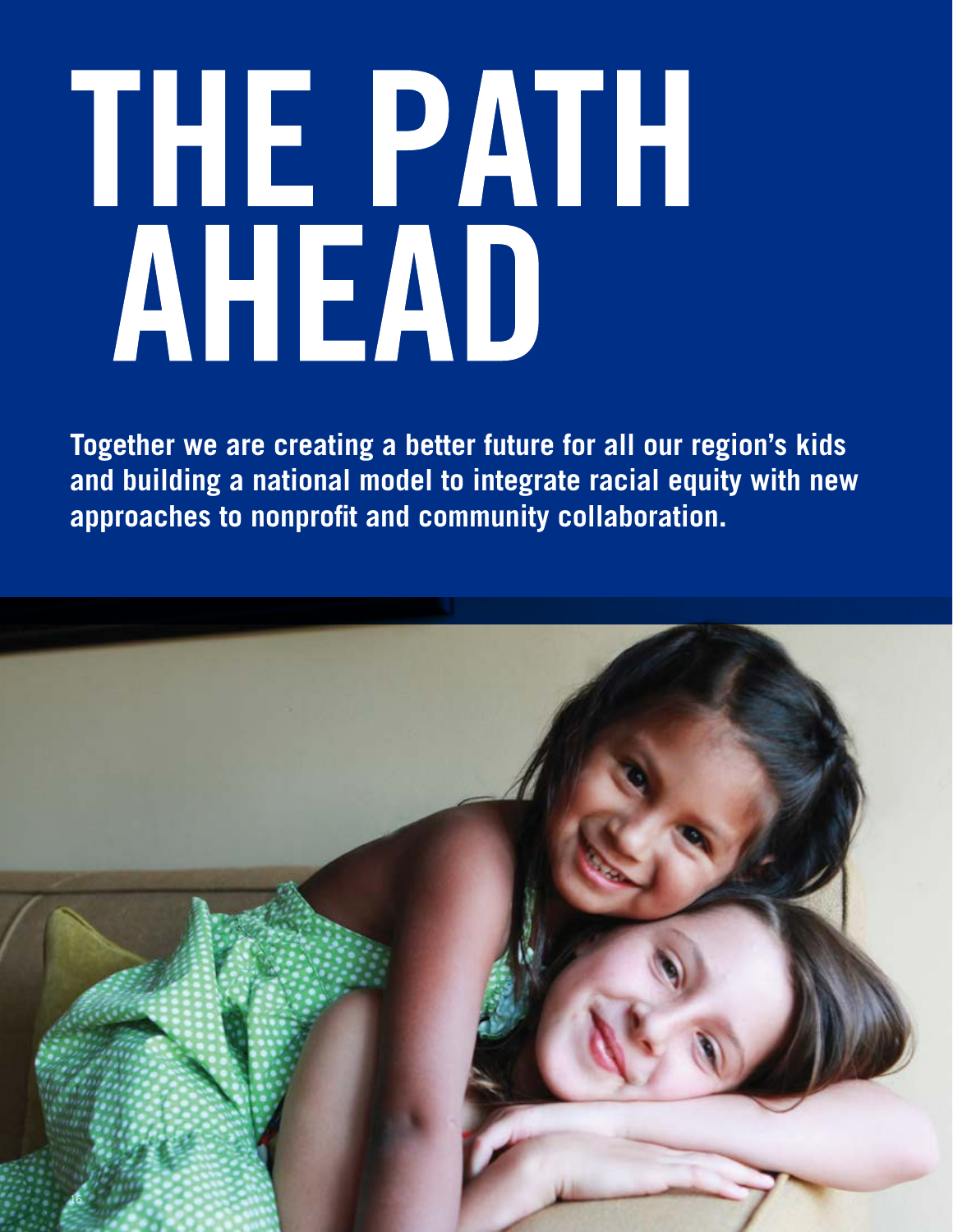**The hard work happening here makes nonprofits more effective. It creates systems better tailored to the needs of our fast-changing region. It makes all of us smarter and more confident in our efforts.** But it requires collective dedication, diligence, and more support than any single backbone organization can bring. That's why your involvement matters as United Way and our partners continue to make real what's long overdue for kids of color, families in poverty, and all the communities that are part of our region.

In the coming months we will continue to share and implement lessons and insights from this first phase of our work. Here are a few examples to look forward to:

#### **Culturally Specific & Culturally Responsive Research**

**Identifying and validating the unique attributes of effective culturally specific and culturally responsive organizations.** Our partner CBOs are conducting groundbreaking research by and for communities of color. This research documents what works so it can be replicated throughout the region—and the country.

#### **School Climate Study**

**Changing a school's climate to increase academic success for students of color.** With data from a school climate survey of hundreds of students, parents, faculty, and nonprofit providers, schools and their after-school partners are improving the environment for students of color and increasing the cultural competency of teachers. The results have big implications for schools everywhere.

#### **High School Graduation Initiatives**

**Proving what works with 1,000 students of color.** With Portland State University, CBOs, and two school districts, we have launched coordinated high school graduation pilots that are increasing graduation rates and deepening the knowledge of exactly which interventions have the highest impact for students of color.

These specific efforts underscore how our region's innovative practices and emphasis on collective learning provide a national model for CBOs, funders, school leaders, policymakers, and other leaders across sectors to do our work better. We look forward to working with you in the months and years ahead.

#### **THE FOUNDATION IS IN PLACE. WE INVITE YOU TO JOIN US IN BUILDING UPON IT.**